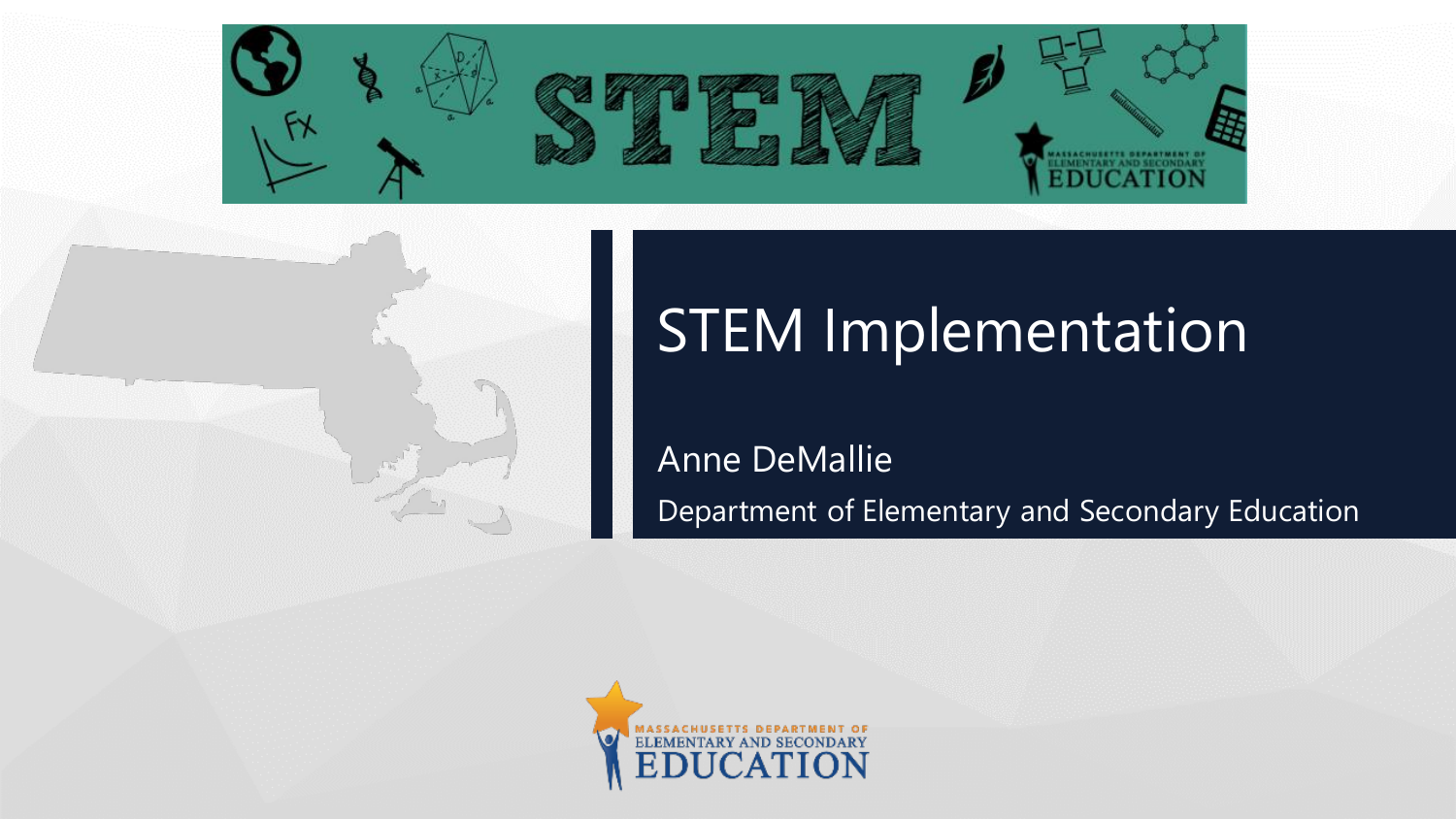#### **STEM Education**

A comprehensive STEM education is relevant, rigorous, and coherent; thereby fostering deep knowledge of the content and practices in and across the STEM disciplines as outlined in the MA Curriculum Frameworks.

(Science and Technology/Engineering, Mathematics, and Digital Literacy and Computer Science)

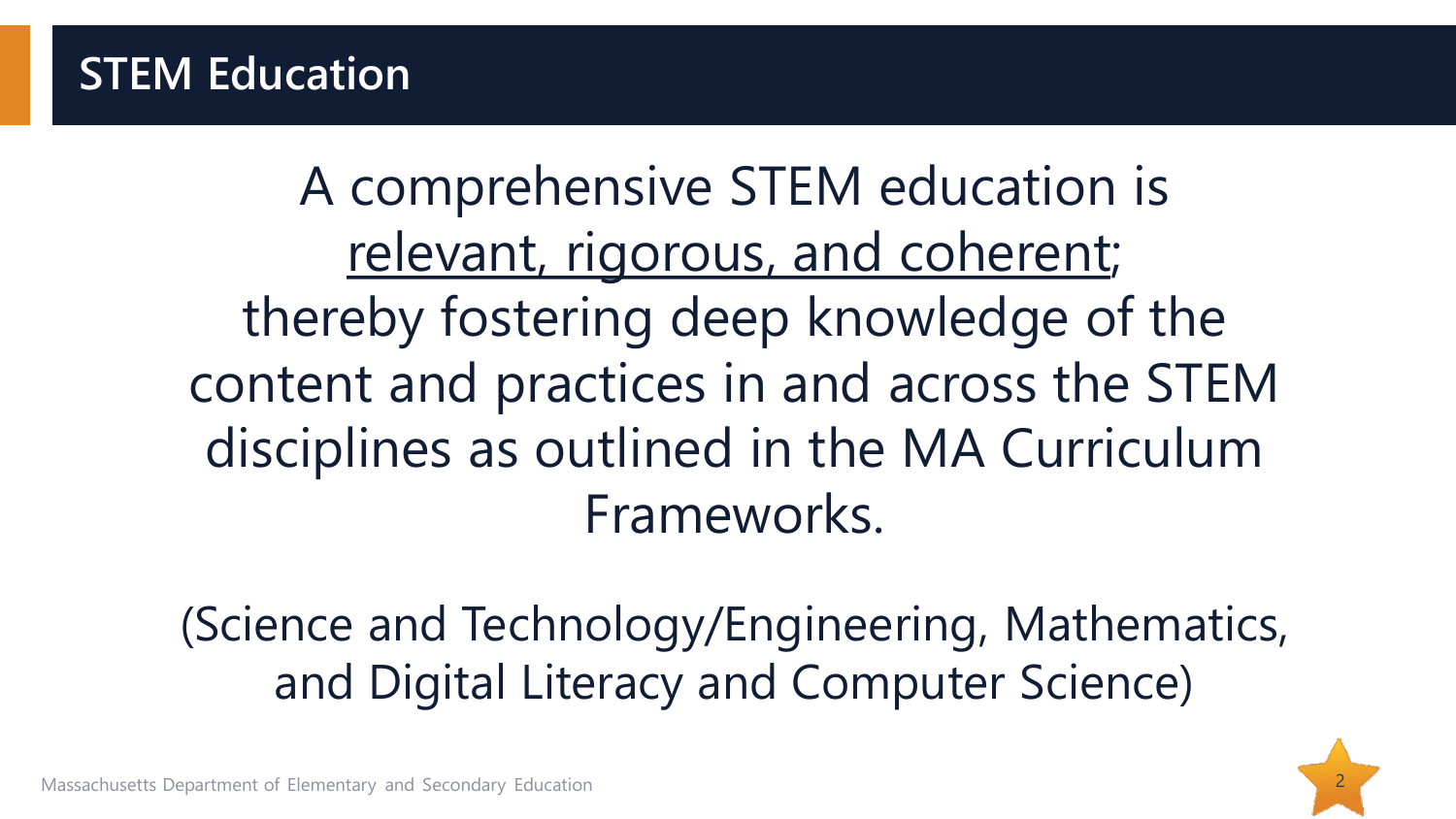All Massachusetts students will be able to apply the content and practices in and across the STEM disciplines to their everyday lives, civic engagement, and careers.

To ensure that all Massachusetts students have a relevant, rigorous, and coherent Pre-K–12 STEM education aligned to the MA Curriculum Frameworks.

3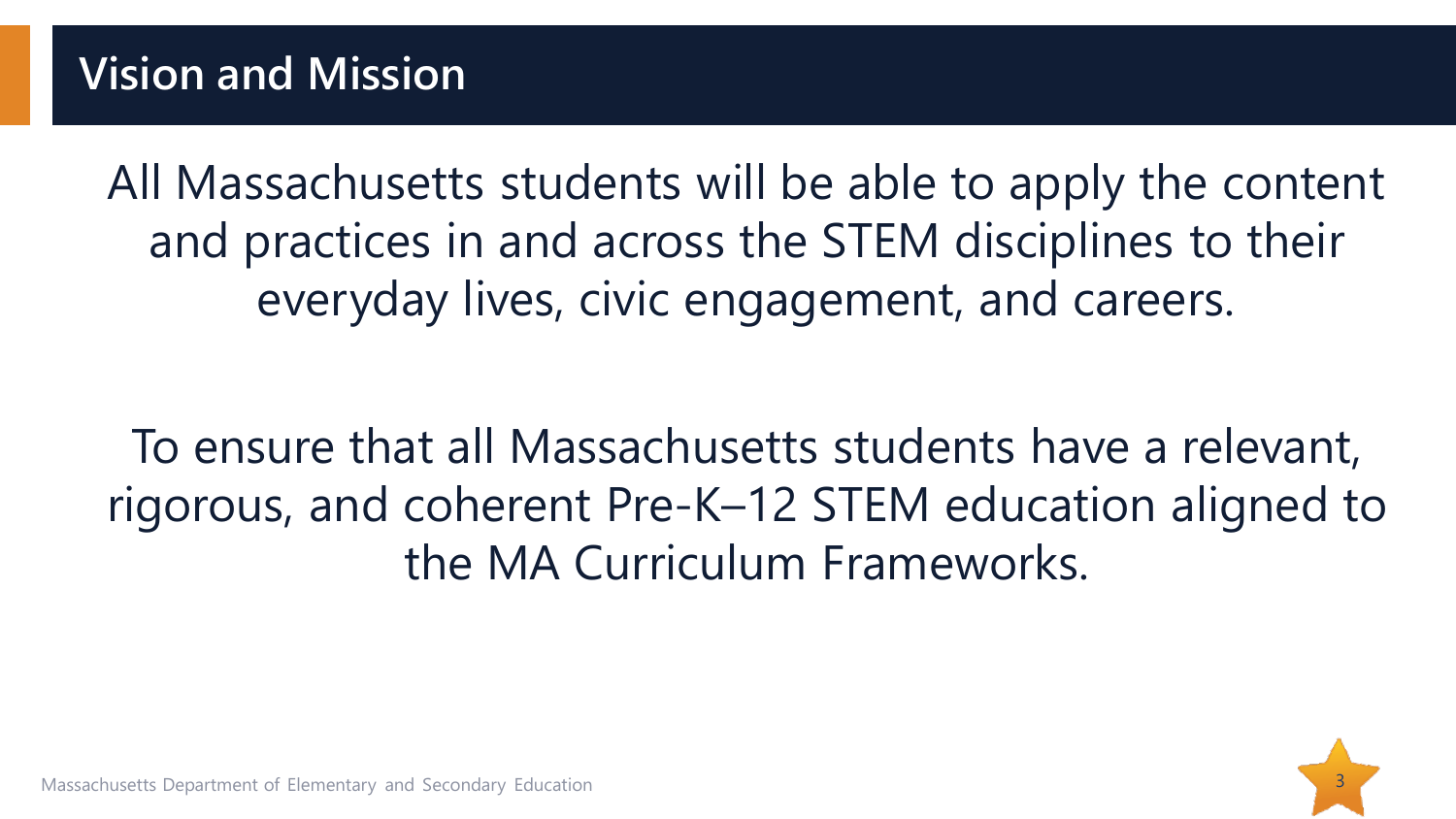### **What's Happening?**

- [MassCore](http://www.doe.mass.edu/ccr/masscore/)
- Science & Technology Engineering Standards [Connections to the Mathematics and English](http://www.doe.mass.edu/stem/ste/mrste-connections.docx) Language Arts /Literacy Standards
- [BP Integrating Computation Thinking in STE and Math](https://sites.google.com/site/stemcwithct/home)
	- o [DLCS Ambassadors](https://www.surveygizmo.com/s3/5007072/2019-DLCS-Ambassador-Application)
- [Innovation Pathways](http://www.doe.mass.edu/ccte/ccr/hqccp/)



Massachusetts Department of Elementary and Secondary Education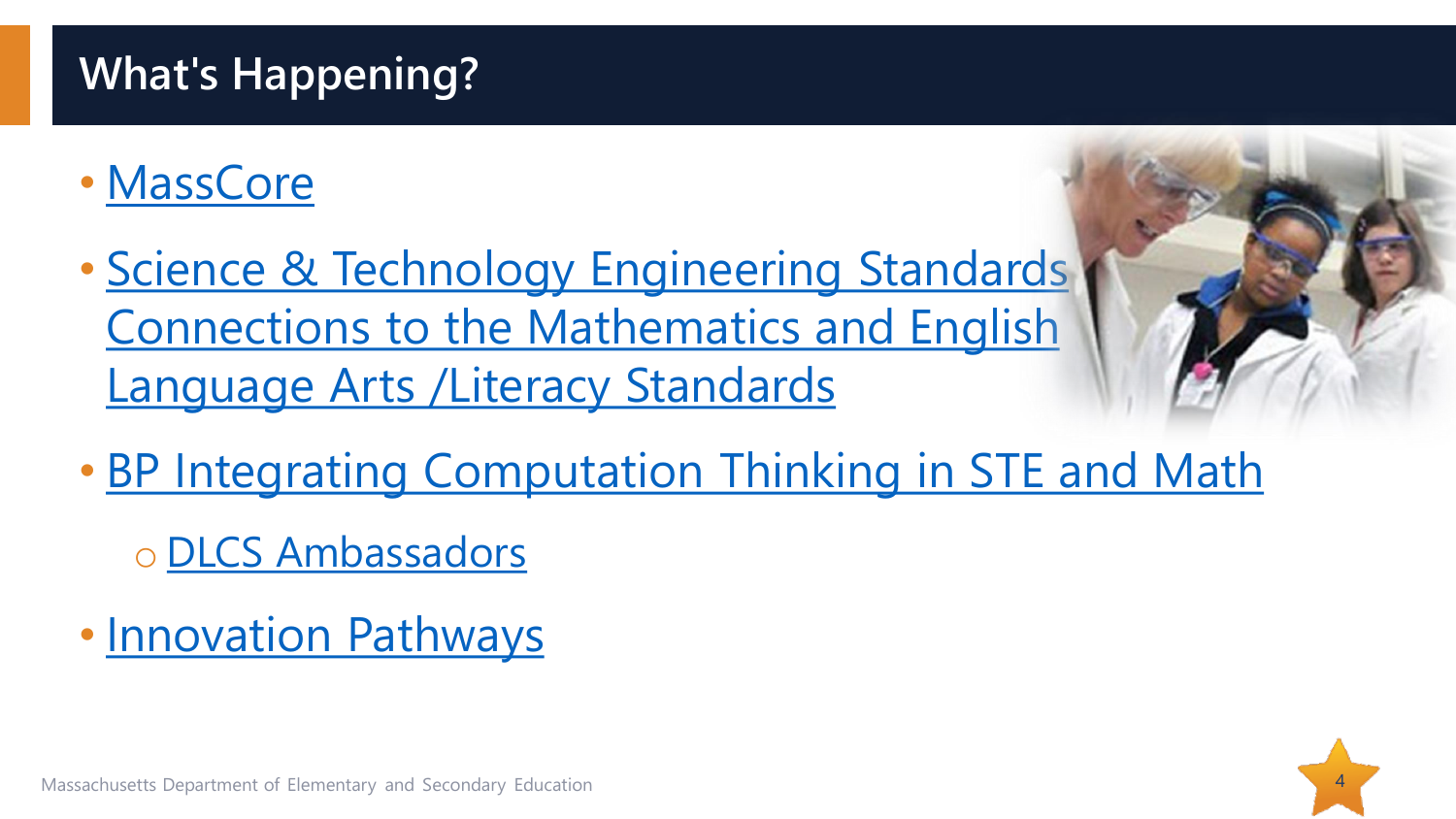### **What's Happening?**

- [Science and Math Institute,](http://www.doe.mass.edu/stem/news/2019-0301wpi.pdf) June 11, 2019
- Integrating Elementary STE and Math Network
- Integrating Digital Literacy and Computer Science, K-8 Guidebook Network
- SY2019-2020 STEM Landscape analysis of STEM Programs

5

 $f \cos^2 x$